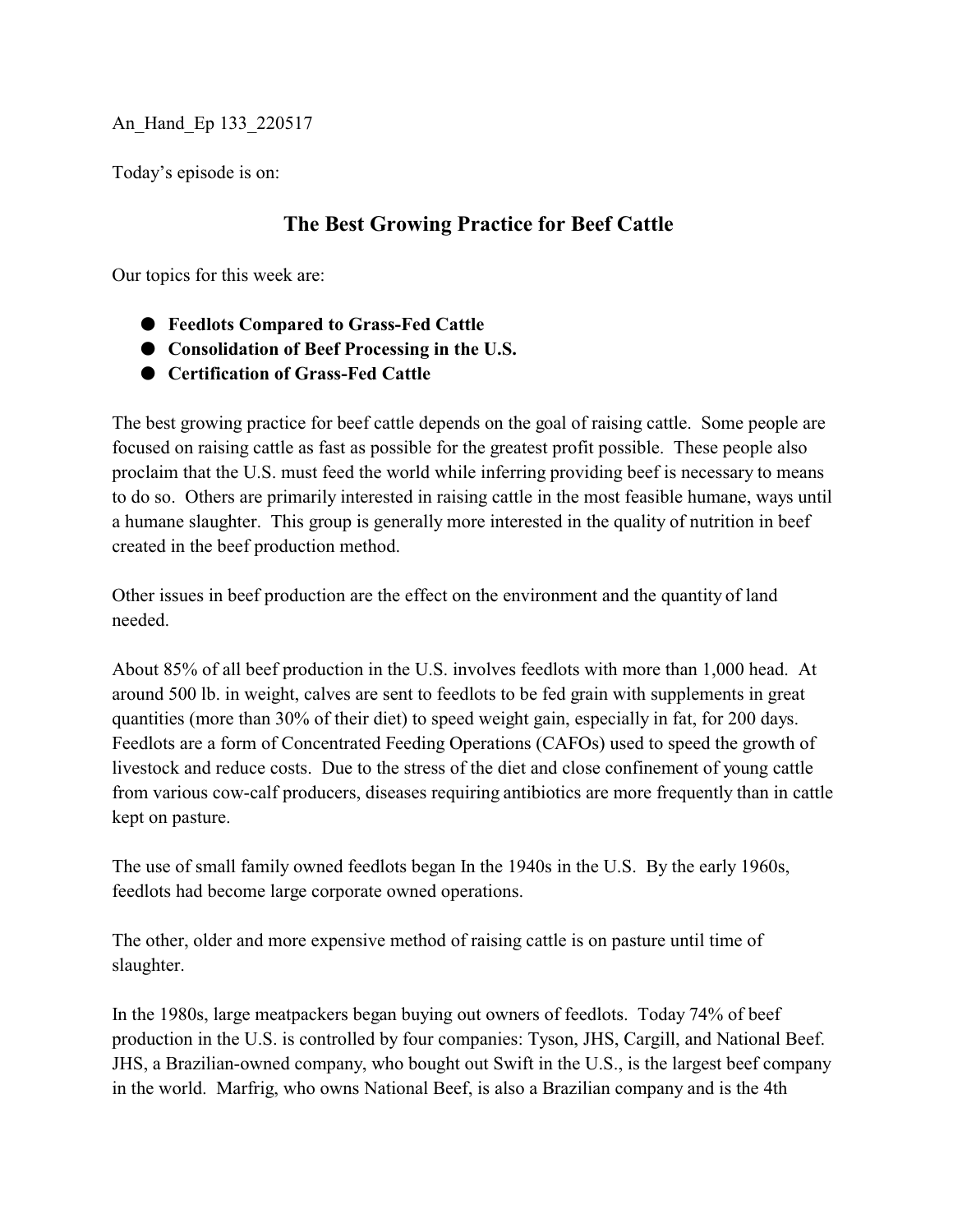largest beef producer in the world. In 2015, Congress repealed mandatory country of origin labeling of beef. In addition, the USDA allows foreign produced beef to be repackaged in the U.S. and labeled as a product of the U.S.

Cattle raised in feedlots are much more likely than pasture fed cattle to cause groundwater contamination with cow manure, create air pollution, and need antibiotics occurring in beef products. Many feedlots have concrete pads which can cause lameness and skin injuries, and uncovered grassless dirt lots which become mud pits in wet weather, and insufficient shade for hot weather.

Grass-fed cattle spread their urine and manure over a larger area, reducing adverse environmental impact. Grass covered areas with less traffic than feedlots do not become mud pits. Most pastures, especially in the Midwest, have sufficient shade from trees and sheds to be more than sufficient shade from the sun.

Several nutritional benefits are associated with grass-fed beef. Grass-fed beef has less fat and therefore fewer calories, higher levels of conjugated linolenic acid which is believed to reduce the risks of some forms of cancer, higher amounts of omega-3 fatty acids which decreases inflammation, and less bacteria compared to feedlot-fed beef.

One problem with "grass-fed beef" is that any cattle that have fed on grass can be labeled as grass-fed. However the American Grassfed Association has a process that ensures beef it certifies beef that comes from cattle without close confinement or high grain diets. More information is available at: https://www.americangrassfed.org/

Abby and I like to eat beef. We eat steak once per week. We have some concern about the control of beef prices by four companies, two of which are foreign and by buying foreign grown beef products that are labeled as a product of the U.S. However, our focus is on whether animals are handled safely and humanely. When we compare the living conditions for feedlot cattle to that of cattle on pasture, there are striking differences. Humane handling is based on the1965 Brambell Report by the World Organization of Animal Health.

The five basic needs of domesticated animals according to the Brambell Report, were:

- 1. A suitable environment
- 2. A suitable diet
- 3. The ability to exhibit normal behavior
- 4. To be housed with, or apart from, other animals
- 5. To be protected from pain, suffering, injury, and disease

In our opinion, it is clear that raising cattle on pasture is the best method of handling cattle. However, to be true to our principles, we must pay more for beef and possibly eat it less often.